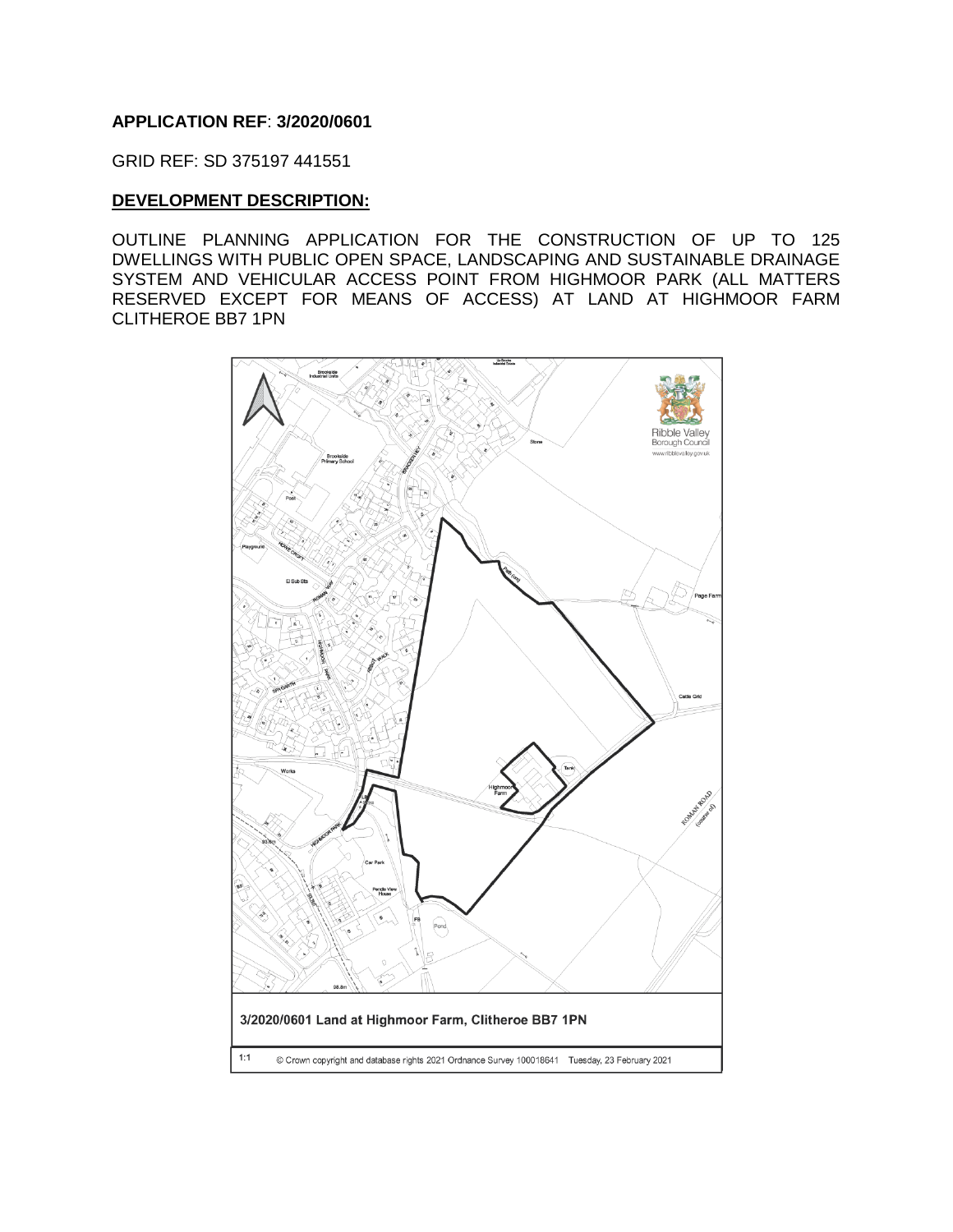# **CONSULTEE RESPONSES/ REPRESENTATIONS MADE:**

## **CLITHEROE TOWN COUNCIL:**

The Town Council wishes to object to this application. The first objection is on the grounds of sustainability as the development is at a considerable distance from the town centre so will not be walkable for many people. The second objection is on the grounds of highway safety/problems as it is submitted that further development off Pendle Road will lead to an increase in the density of traffic on an already busy road. The third objection is that the application makes insufficient provision for affordable housing which is very much needed in Clitheroe at present rather than more market value housing. The Town Council also wishes to voice its concern regarding the PROWs which traverses the site and requests that these must be maintained.

# **ENVIRONMENT DIRECTORATE (COUNTY SURVEYOR):**

Taking in to consideration the proposed access details and the prevailing highway conditions, the proposed access would be considered acceptable in principle, subject to detailed design and I would therefore raise no objection to the proposed means of access subject to appropriate conditions being attached to any permission that may be granted.

## **LCC EDUCATION:**

Based upon the latest assessment, taking into account all approved applications, LCC will be seeking a contribution for 48 primary and 19 secondary school places.

#### **UNITED UTILITIES:**

No objection subject to conditions.

## **LOCAL LEAD FLOOD OFFICER (LLFA):**

The Lead Local Flood Authority has no objection to the proposed development, subject to the inclusion of conditions.

#### **ENVIRONMENT AGENCY:**

No objection subject to conditions.

#### **EAST LANCASHIRE HOSPITALS NHS TRUST:**

The contribution requested for this proposed development of 125 dwellings is £173,009. This contribution will be used directly to provide additional services to meet patient demand.

#### **ADDITIONAL REPRESENTATIONS:**

Letters of representation have been received from 14 individual households/addresses objecting to the application on the following grounds:

- Pendle Road is becoming extremely busy with increased congestion
- Wildlife seen at the application site would be lost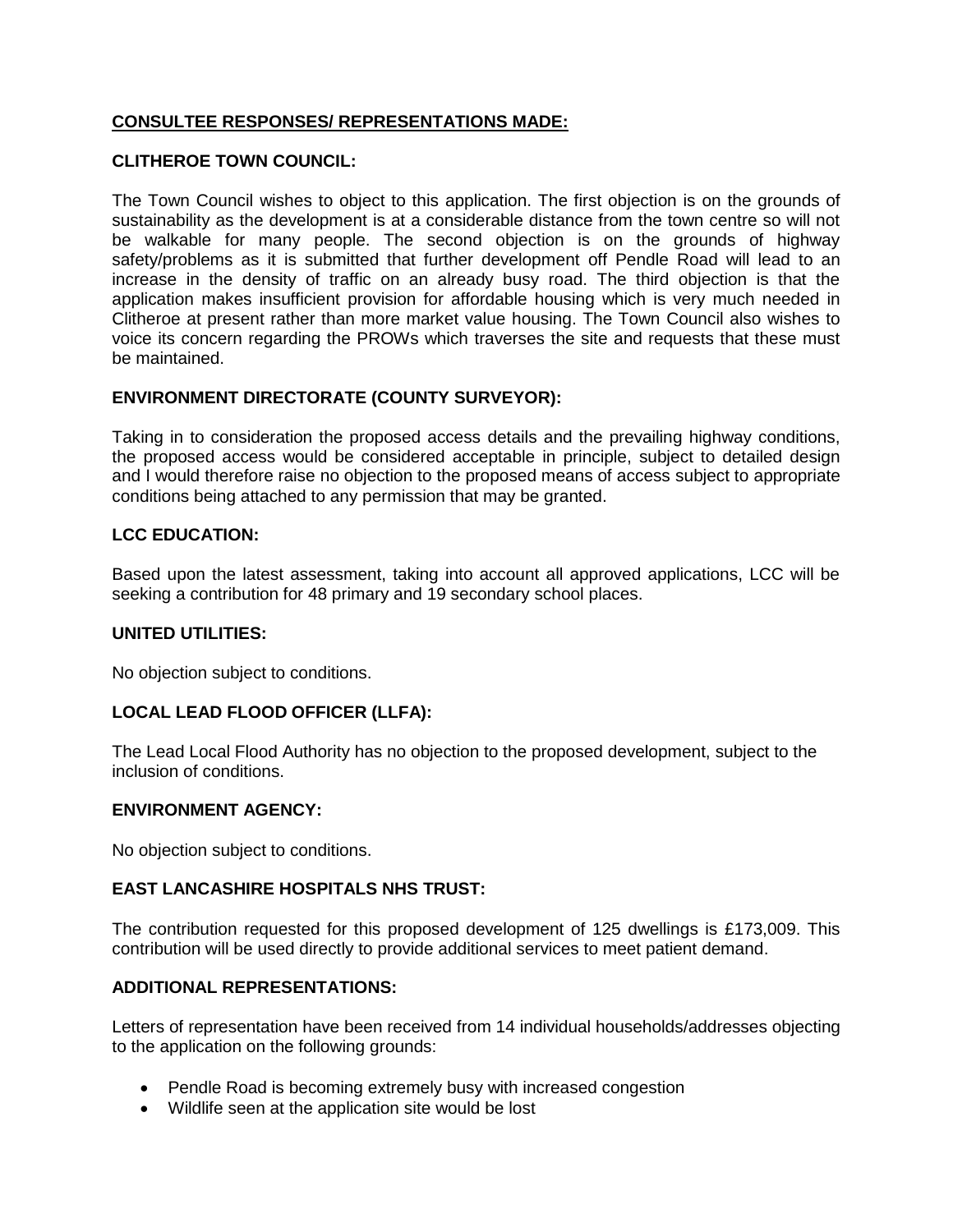- Already development of 1,000 houses at Standen
- The site is located outside of the settlement boundary of Clitheroe
- Clitheroe Grammar School looking to make profit at others expense
- Further clarity on how the site will be accessed as the existing track from Highmoor Park is narrow and used extensively by walkers
- Disturbance and traffic noise for existing residents close to access road
- Field offers open views across towards Pendle View
- Site could provide habitat for bats and breeding birds
- Potential brownfield sites have not been fully investigated
- Footpath through the proposed site would allow walkers to look directly into existing dwellings resulting in loss of privacy
- 6ft wall should be added to the boundary with Abbot Walk
- Concerned about flooding and surface water drainage
- There was only ever intended to be 100 houses built on the site
- The traffic report that has been submitted is out-of-date
- The roads will not cope with the additional traffic
- New houses in Clitheroe need dramatically improved infrastructure to support them
- Not enough school places
- Once permission is given it will only be a matter of time before an application is submitted for the remainder of the large meadow field
- The buildings will be visually overbearing and result in loss of light to existing residents
- Speed limits and parking regulations being ignored along Pendle Road
- Footpath through the site may be closed and would like reassurance that pedestrian access will not be denied.
- Increase in air pollution

## 1. **Site Description and Surrounding Area**

- 1.1 This application relates to approximately 5 hectares of pastureland which lies at the eastern end of the built-up area of Clitheroe. The site comprises agricultural land which was part of the former Highmoor Farm and is located adjacent to an existing residential area of Clitheroe to the north of Pendle Road. Existing dwellings at Highmoor Park, Abbot Walk and Bracken Hey bound the site's western boundary.
- 1.2 At present access into the site is taken from Highmoor Park along a single width farm track which also serves as a public right of way (FP 10). The central part of the site is mainly grassland with boundary hedgerows and trees. The site is bordered to the northwest by a woodland belt, some of which is protected by tree preservation order (TPO). Two brooks also run adjacent the site to the north and south. The site is gently undulating with an overall fall from east to west.
- 1.3 The site adjoins the Highmoor Farm complex itself, which benefits from planning permission for residential development but is excluded from the application site.
- 1.4 The site is allocated for residential development by Policy HAL in the Housing and Economic Development DPD that was adopted on 15 October 2019.

## 2. **Proposed Development for which consent is sought**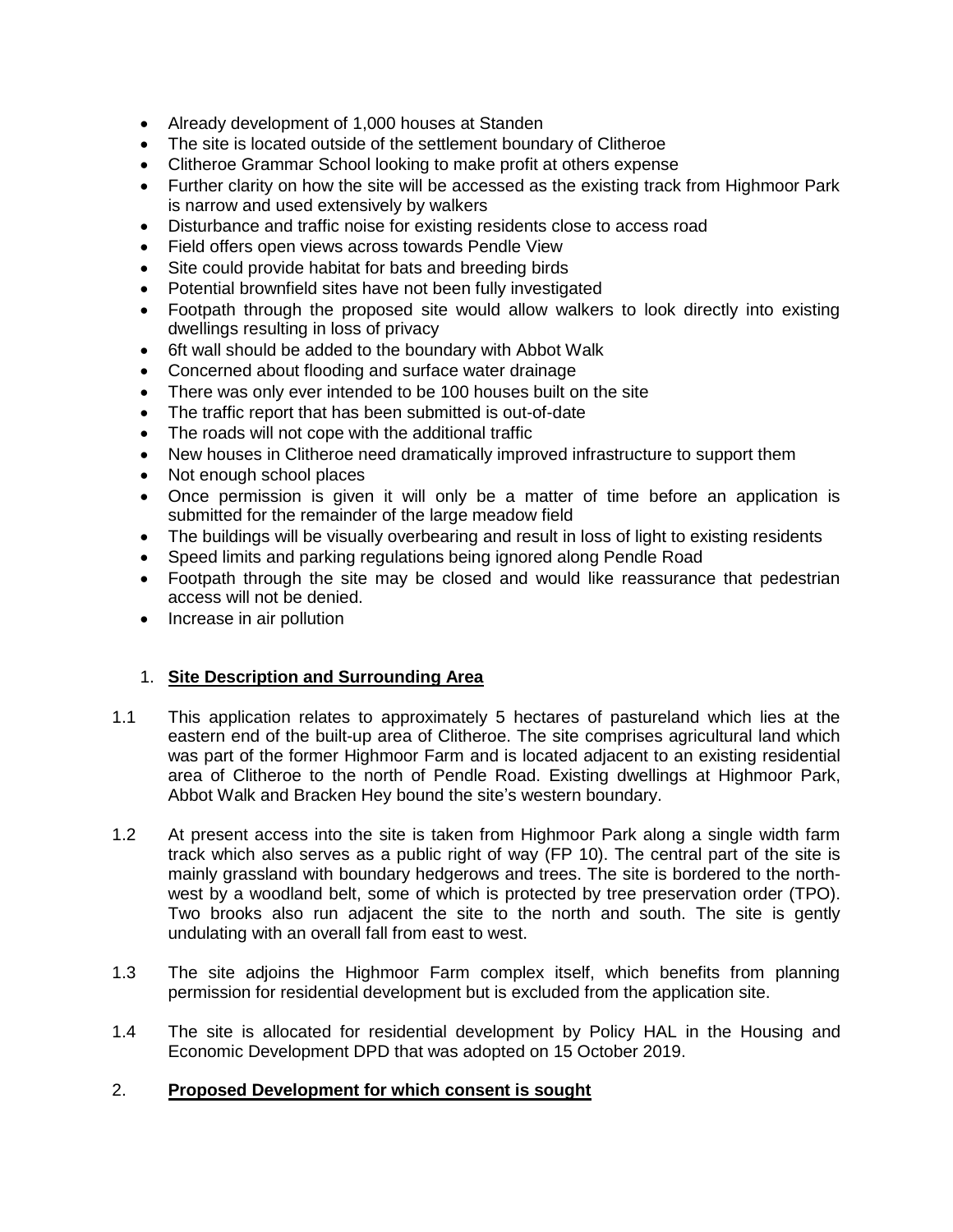- 2.1 The application seeks outline planning permission for the erection of up to 125 dwellings with all matters reserved except for access. The proposed single point access to the site would be taken from Highmoor Park. The existing access track would be upgraded to a 6m wide road with 2m footpaths. The layout is in the form of a cul-de-sac to either side of the main access link.
- 2.2 The proposed dwellings would be a mix of 2, 3 and 4 bedroom accommodation with a maximum two storey height. The development would include the requisite offer of affordable and over 55s housing. New pedestrian routes through the site would connect existing ones including the provision of a 25 metre-wide area of green amenity space between the nearest edge of the adjacent residential estate and the proposed residential development.
- 2.3 The proposed development would also include the provision of a local equipped area for play (LEAP) and a scheme of landscaping including replacement hedgerow planting and boundary tree planting to provide a buffer between the proposed development and open fields to the south-east.
- 2.4 The site is located in Flood Zone 1 which has the lowest risk of flooding from rivers and watercourses. Surface water run-off from the site is proposed to be attenuated and would be drained from the site at greenfield run-off rates. An attenuation basin is proposed in the northern corner of the site.

## 3. **Relevant Planning History**

No relevant planning history.

## 4. **Relevant Policies**

Ribble Valley Core Strategy

Key Statement DS1 – Development Strategy Key Statement DS2 – Presumption in Favour of Sustainable Development Key Statement EN2 – Landscape Key Statement EN3 – Sustainable Development and Climate Change Key Statement EN4 – Biodiversity and Geodiversity Key Statement H1 – Housing Provision Key Statement H2 – Housing Balance Key Statement H3 – Affordable Housing Key Statement DMI1 – Planning Obligations Key Statement DMI2 – Transport Considerations Policy DMG1 – General Considerations Policy DMG2 – Strategic Considerations Policy DMG3 – Transport and Mobility Policy DME1 – Protecting Trees and Woodlands Policy DME2 – Landscape and Townscape Protection Policy DME3 – Site and Species Protection and Conservation Policy DME6 – Water Management Policy DMH1 – Affordable Housing Criteria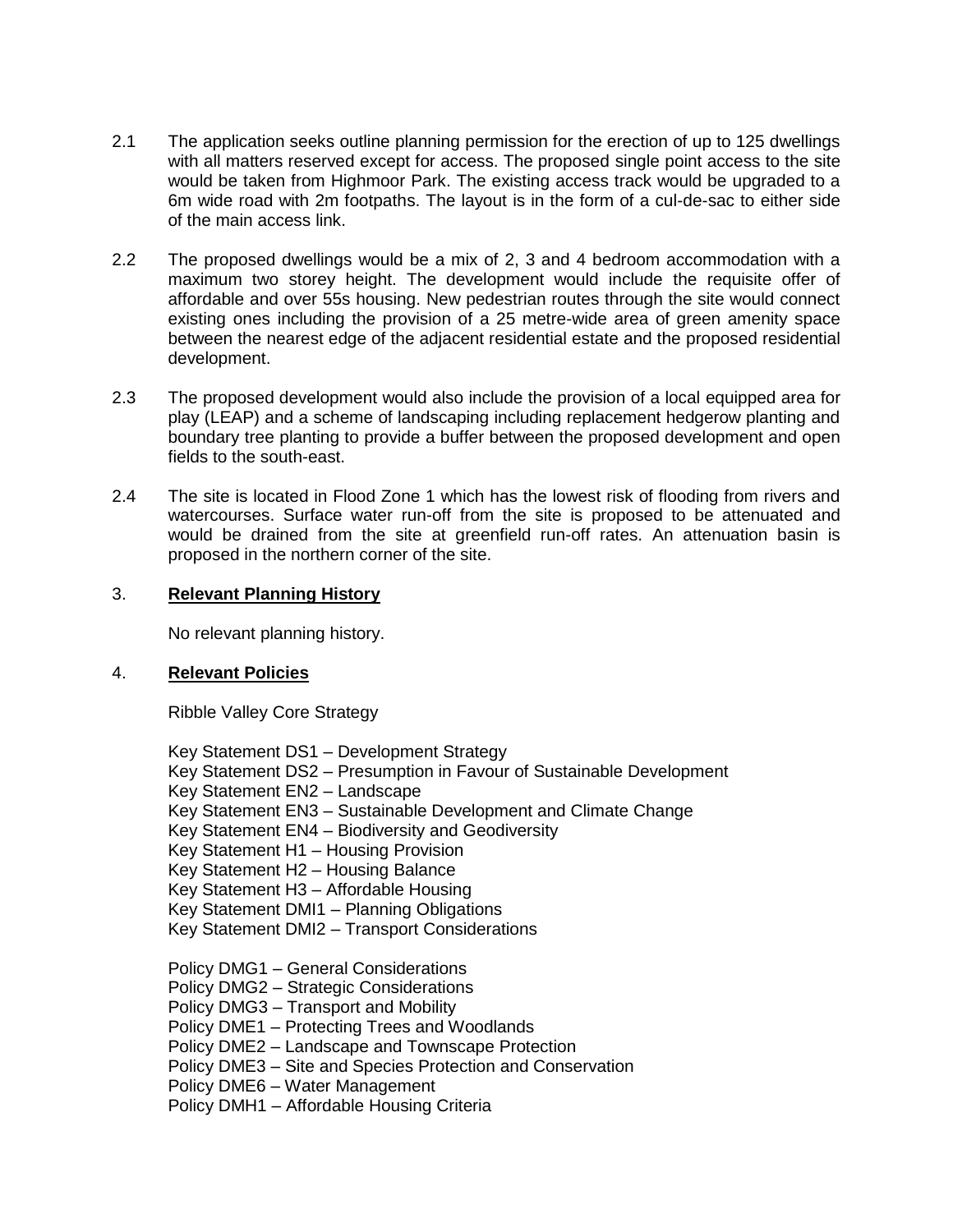Policy DMB4 – Open Space Provision Policy DMB5 – Footpaths and Bridleways

National Planning Policy Framework (NPPF) National Planning Practice Guidance (NPPG)

#### 5. **Assessment of Proposed Development**

#### 5.1 Principle of Development:

- 5.1.1 The development plan for the Borough comprises the Ribble Valley Core Strategy which was formally adopted in December 2014 and the Housing and Economic Development (HED) DPD that was adopted 15th October 2019 alongside the Proposals Map for the borough.
- 5.1.2 The latest published position in relation to housing land supply is contained in the Council's Five-Year Supply Statement March 2020 which demonstrates a deliverable 13.9-year housing land supply from the base date of 31st March 2020 against a Local Housing Need Requirement figure of 143 dwellings per year calculated using the 'Standard Method' (as per para. 3. of PPG Guidance 'Housing supply and delivery). Therefore, the Council is able to comfortably demonstrate a deliverable 5-year supply of housing land. However, it must be noted that although the Local Planning Authority is able to demonstrate a robust supply of housing land there remains the requirement to approve planning applications that accord with the policies in the development plan without delay, unless material considerations indicate otherwise.
- 5.1.3 Key Statement DS1 of the Core Strategy sets out the Borough's housing strategy and provides the overarching vision aimed at achieving a sustainable pattern of development. Key Statement DS1 states that the majority of new housing development will be concentrated within the strategic site at Standen and the Borough's principal settlements of Clitheroe, Whalley and Longridge. In addition, development will be focused towards the Tier 1 Villages, which are the more sustainable of the 32 defined settlements.
- 5.1.4 Key Statement DS1 also states that in general the scale of planned housing growth will be managed to reflect existing population size, the availability of, or the opportunity to provide facilities to serve the development and the extent to which development can be accommodated within the local area.
- 5.1.5 Policy DMG2 assists the interpretation of the Development Strategy (Key Statement DS1) and underpins the settlement hierarchy for the purposes of delivering sustainable development. Policy DMG2 (1) states 'development proposals in the principal settlements of Clitheroe, Longridge and Whalley and the Tier 1 Villages should consolidate, expand or round-off development so that it is closely related to the main built up areas, ensuring this is appropriate to the scale of, and in keeping with, the existing settlement.'
- 5.1.6 The proposed quantum of development is appropriate compared to the existing population size of Clitheroe which is indentified as a Principal Settlement, towards which the majority of new housing development is directed. With regard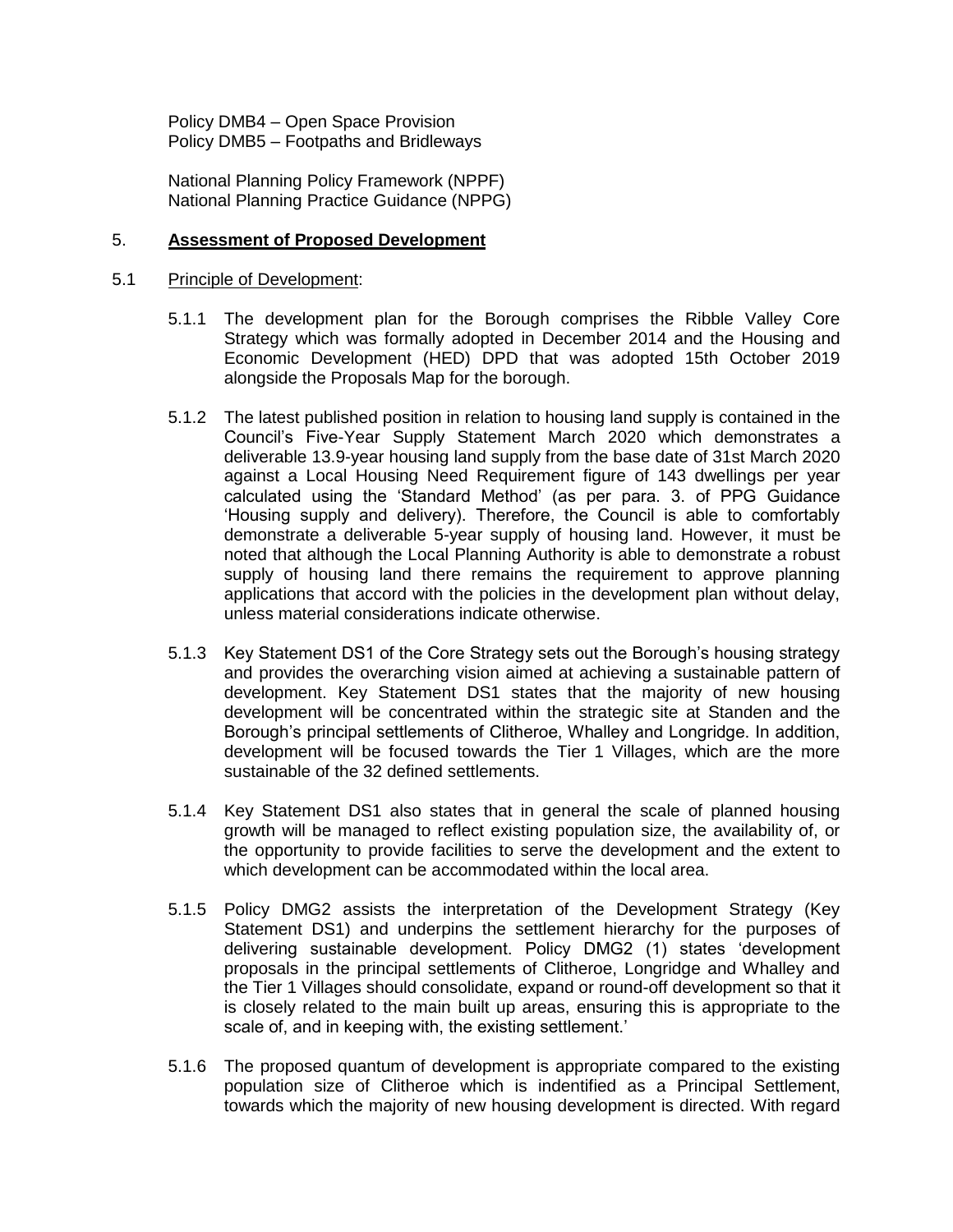to Policy DMG2 in order to accord with the first part of the policy (DMG2 (1)) the proposed housing development must be located 'in' the settlement as defined on the Proposals Map. A further but separate test of the first part of the Policy is whether the proposed development is 'closely related to the main built up area'.

- 5.1.7 The application site has been allocated for residential development by the Council in the Housing and Economic Development DPD under Policy HAL with a site capacity of 100 dwellings. The principle of residential development in this location is thus deemed to accord with Policy HAL and the relevant strategic and housing-related policies and is thus acceptable in principle. It is noted that the number of dwellings proposed exceeds the site capacity identified in the Housing and Economic Development DPD. However, the site capacity figure serves only as a guide and is not a maximum figure for the site. As expanded up on later in this report, it is considered that up to 125 dwellings can be accommodated.
- 5.1.8 Providing affordable homes and housing for older people are priorities within the Council's Housing Strategy and the Strategic Housing Market Assessemnt (SHMA) does support the need for over 55s accommodation in the Borough. The proposed development would accord with the requirements in Key Statement H3 and Policy DMH1 of the adopted Core Strategy for 30% of the units on site to be affordable dwellings and 15% of large developments (sites of 10 units or more) to be units for the elderly (over 55-year olds) built to lifetime homes standard and of the 15% elderly accommodation a minimum of 50% to be affordable.
- 5.1.9 The Council's Planning Policy section have provided comments which support the above and confirm that the principle of housing on this site is acceptable.
- 5.1.10 In terms of the sustainability of the site with regard to access to services and facilities, there is access to public transport within 400 metres of the site. Clitheroe Town Centre is appropriately 800 – 1,000 metres walk from the site. As such it is considered that most residents would be able to walk into the town centre as a matter of choice and would have walkable access to public transport.

#### 5.2 Impact upon Residential Amenity:

- 5.2.1 The masterplan layout of the site is such that it would allow for the necessary separation distances between dwellings, private amenity space and habitable room windows to ensure living standards for future occupants were acceptable in terms of light, outlook and privacy.
- 5.2.2 It is considered that the design and layout of the site at reserved matters stage would ensure there is no conflict with the already approved re-development of the Highmoor Farm complex. The residential properties most likely to be impacted by the development proposals are those adjoining the site's western boundary comprising dwellings on Highmoor Park, Abbot Walk and Bracken Hey. A number of these residential properties have their rear elevations and rear gardens facing the application site.
- 5.2.3 The proposed masterplan indicates the provision of a 25 metre-wide amenity open space incorporating tree planting and a new pedestrian walkway through the site to link footpaths to the north and south. Concerns have been raised by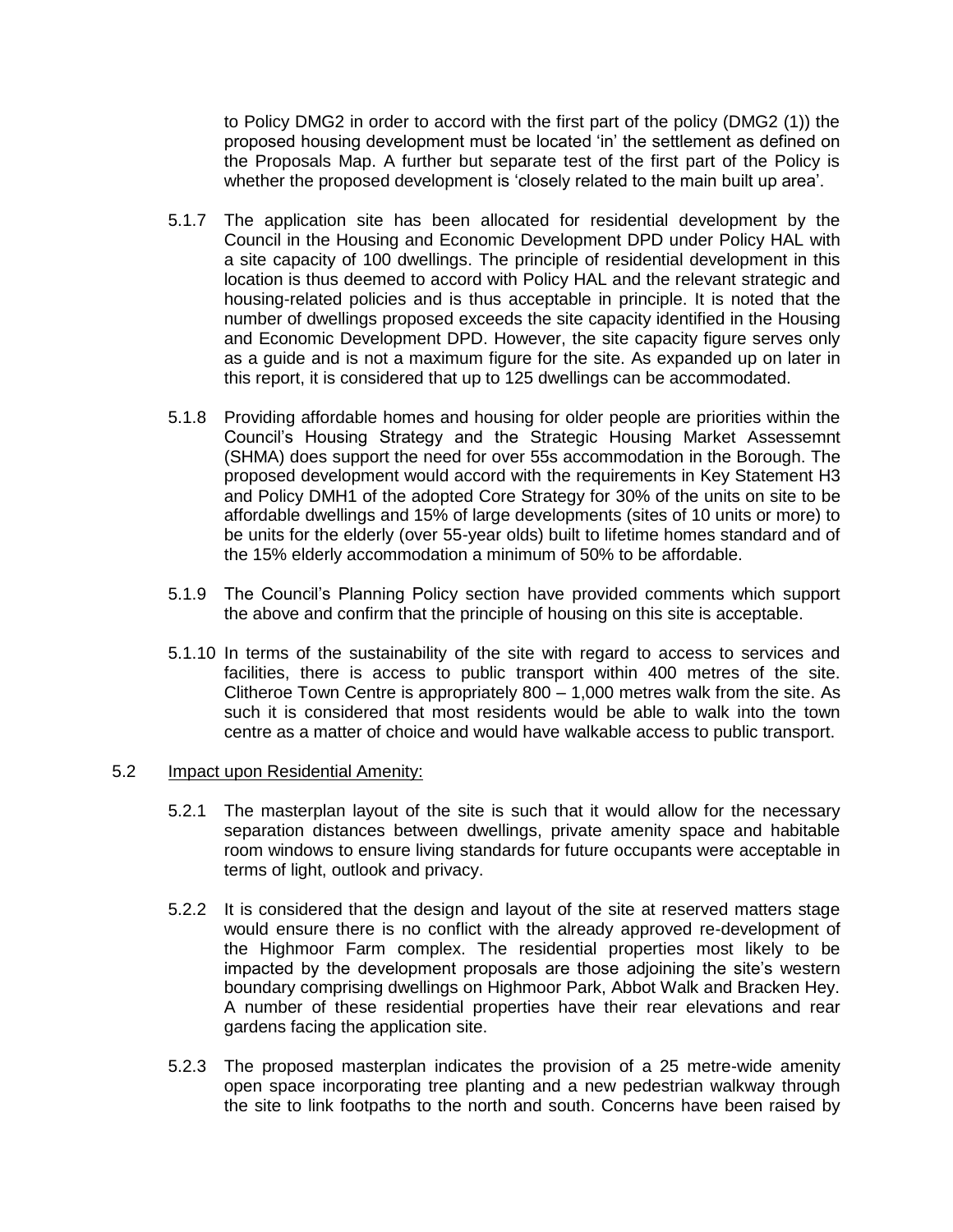existing residents on Highmoor Park, Abbot Walk and Bracken Hey relating to loss of privacy due to walkers using the proposed footpath and glare from motor vehicles that would use the nearest proposed cul-de-sac. However, it is considered that there is sufficient space within the site to ensure that the proposed new footpath and road would be located a reasonable distance from the garden boundaries of these properties to ensure there is no undue loss of privacy and there would be further opportunity to incorporate additional tree or hedgerow planting if necessary.

- 5.2.4 Regarding the impact of noise from traffic generated by the proposals, nos. 2 and 4 Highmoor Park are located close to the proposed single point of access with the new access road being around 12 metres from the rear of these existing dwellings. It must be acknowledged however that these dwellings form part of an established residential estate and as such will already experience a level of background noise. It is not considered that the proposed development would adversely impact on these residents as a result of additional noise when taking account of the existing situation.
- 5.2.5 In view of the above it is considered that the site could accommodate the proposed development without resulting in any undue impact on neighbouring residents. A detailed site layout and landscaping scheme would be provided at reserved matters stage.

#### 5.3 Density/Visual Amenity/External Appearance:

- 5.3.1 The application site has been allocated for residential development in the HED DPD and therefore the principle of development at the site is acceptable. Nonetheless, there remains the requirement to ensure that the landscape and visual impact of the development is minimised and would not unduly impact on the appearance and character of the surrounding area as required by policies DMG1 and DME2
- 5.3.2 The planning application is supported by a Landscape and Visual Impact Assessment (LVIA) Report which includes a detailed assessment of the landscape and visual effects of the proposed development. The application site is not subject to any specific landscape designations although it is acknowledged that the landscape in and around the site is reasonably attractive due to mature hedges and trees and important footpath links between Clitheroe and the AONB to the east. However, at present the existing residential areas create a hard edge to the built-up area. The LVIA considers that any potential adverse landscape and visual effects could be eliminated, or substantially reduced, by a sympathetic layout that protects the existing public routes through the site and includes an appropriate scheme of landscaping.
- 5.3.3 Whilst the site does contain important landscape features including a protected tree it does not demonstrate features such that the application site could be considered a 'valued landscape'. The proposed development includes the retention of high value trees and also proposes the replacement of trees and hedgerows that would be lost as part of the development. Further, the proposal includes new hedgerow and tree planting along the southern boundary which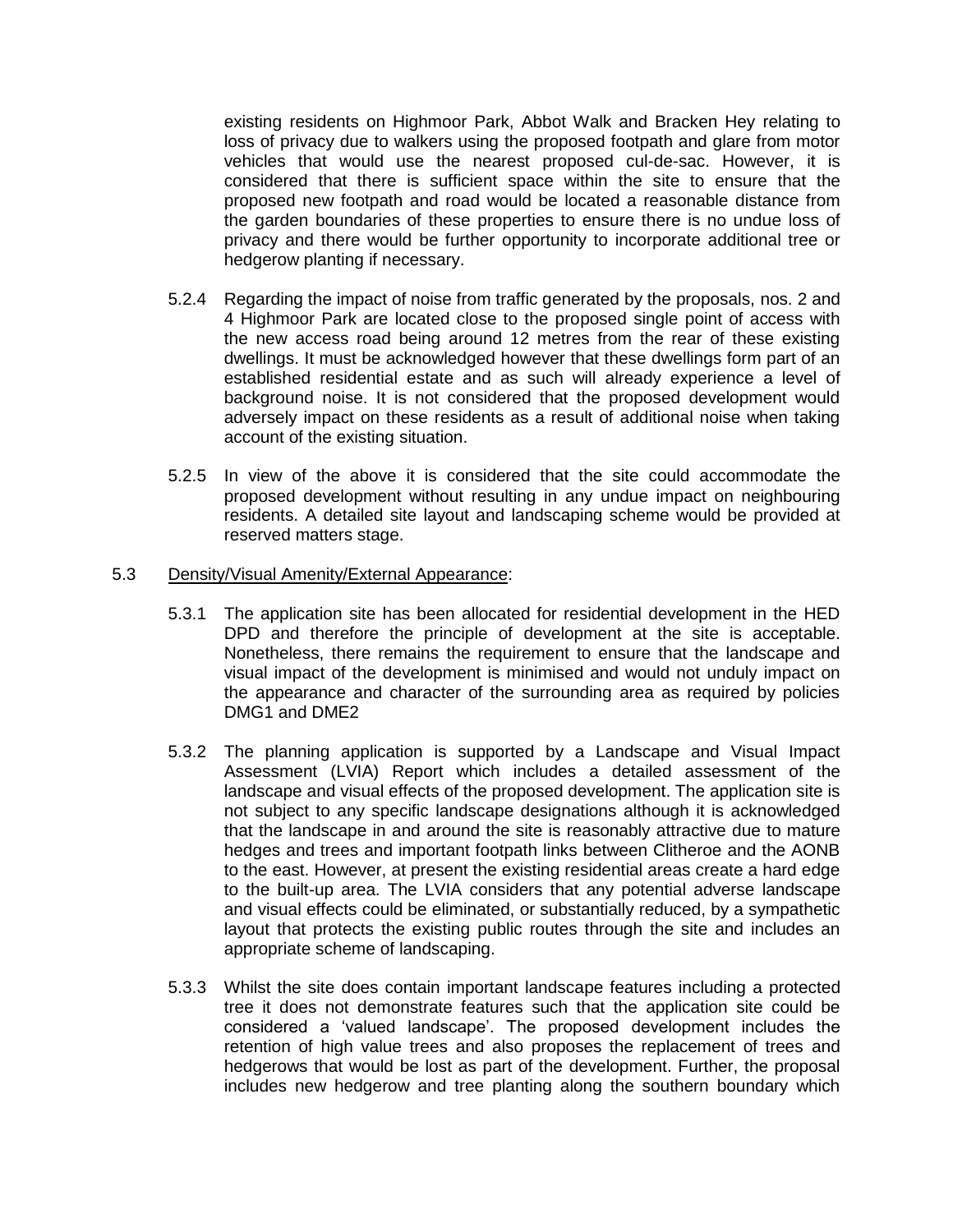would provide a more suitable transition between the built-up area and open countryside particularly when compared with the existing arrangement.

- 5.3.4 The application site measures 5 hectares with a net developable area of 3.63 hectares. Taking into account the net developable area, the proposed erection of up to 125 dwellings at the site would result in a housing density of 34 dwellings per hectare (dph). The adjacent residential estate at Highmoor Park has a density range of 30-35 dph and therefore the quantum of development proposed would result in a housing density that would broadly reflect the adjacent housing estate and would make effective use of the land.
- 5.3.5 The Design and Access Statement submitted with the application confirms that the proposed development would deliver a mix of house types that would be based on local character and materials with a traditional design approach.
- 5.3.6 The application also includes various areas of green space designated as public open space, and a play area would be provided at the northern end of the site adjacent to pedestrian routes. This play area would not be reserved for residents of the development and could be used by existing residents within the adjacent residential estate.

### 5.4 Ecology/Trees:

- 5.4.1 An Ecological Appraisal has been submitted in support of the planning application. This confirms that the majority of the site is species poor grassland which is of low ecological value. However, two brooks close to the site and trees, shrub and hedgerow around and within the site offer much higher ecological value.
- 5.4.2 The Arboricultural Impact Assessment estimates that delivery of the proposed development would require the removal of one moderate quality tree group, four low quality trees, two low quality groups, one low quality hedge and parts of three further low-quality hedges. Additionally, eleven trees and two groups are considered unsuitable for retention as they have relatively short projected life expectancies of less than ten years. As such, it is essential that, should outline permission be granted, the subsequent reserved matters proposals include adequate provision for the incorporation of better quality trees into the design. The Masterplan drawing includes sufficient space for extensive new tree planting within proposed areas of public open space, in particular to the site's western boundary. Any loss of trees and hedgerows should be adequately compensated for as part of a comprehensive landscaping scheme.
- 5.4.3 All trees identified to be retained, including TPO Common Ash (T20), would be required to be incorporated into the detailed site layout at reserved matters stage and would be adequated protected throughout the development process.
- 5.4.4 In terms of the impact of the removal of trees and hedges on habitats and protected species, there is a low level of bat activity over the site. Foraging habitat within the centre of the site would be affected by the development but the boundary trees and hedgerows are to be retained and the new hedgerows and tree planting would improve the connectivity around the site.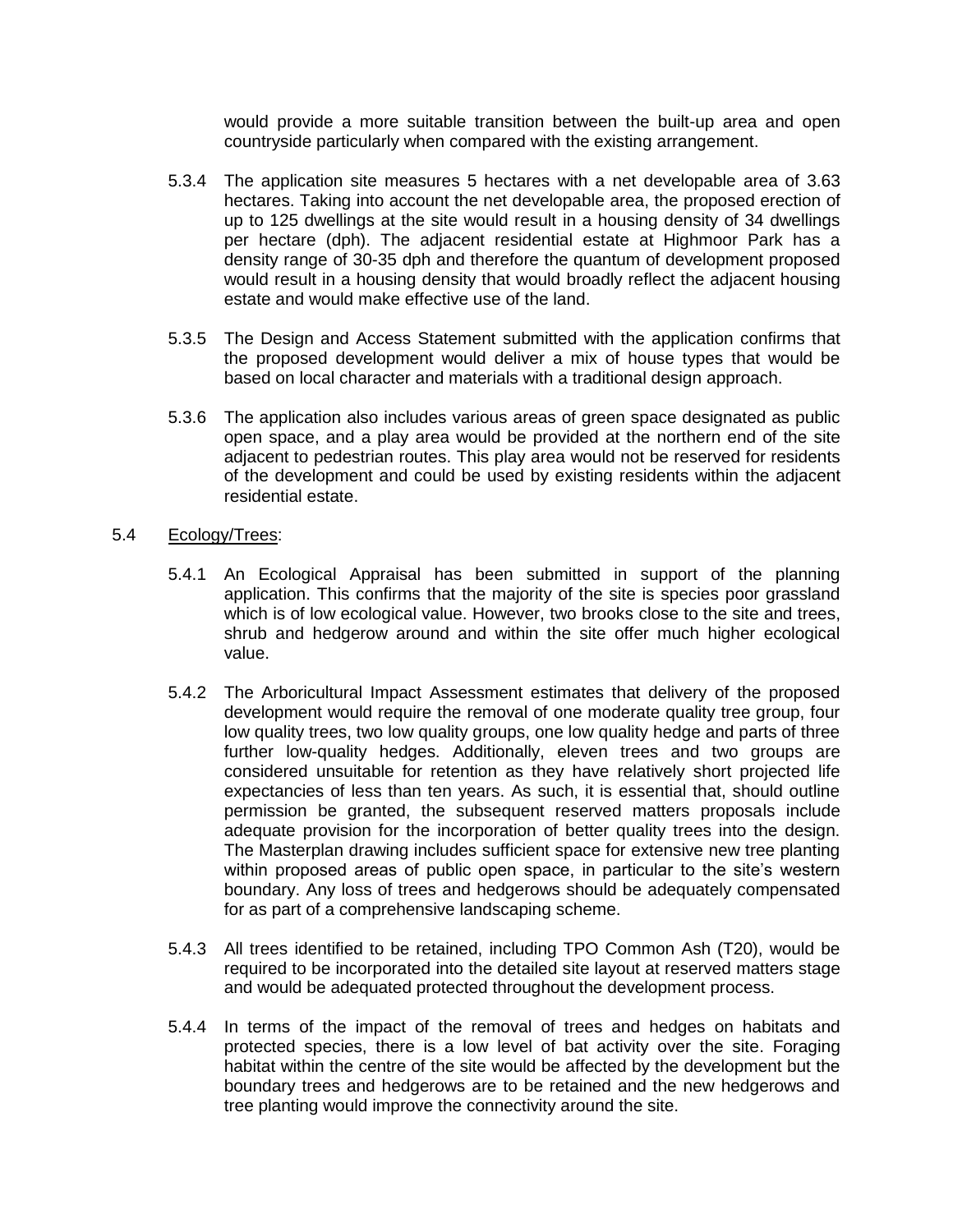- 5.4.5 Mature trees were assessed for their suitability to be used by roosting bats. Several of the trees are of sufficient size and structure but no bats were seen to emerge from or re-enter any trees. Any such trees should be retained where possible and if any are to be affected by the development they should be subject to further survey works to confirm the absence of roosting bats.
- 5.4.6 Regarding nesting birds, the intact hedgerows around the site have potential for use by nesting birds but birds are unlikely to use the pasture land for nesting. The habitats present are all well respesented in the local area.
- 5.4.7 In summary, there is no evidence that any specifically protected species regularly occurring on the site or surrounding areas would be negatively affected by the development following the mitigation/enhancement measures outlined in the Ecological Appraisal including new roosting/nesting provision for bats/birds to be incorporated into the proposed dwellings and on trees within the site.

#### 5.5 Highway Safety:

- 5.5.1 The application proposes to upgrade the existing farm track to a 6 metre wide road and 2 metre footways. Highmoor Park, at the site of the proposed access, is subject to a 20mph speed limit and is traffic calmed (flat-topped road humps).
- 5.5.2 There is an existing road hump situated on the northbound approach to the proposed junction and it is proposed that this hump is removed and replaced by a junction table at the proposed access. This relocated feature would also benefit pedestrians crossing Highmoor Park by providing a level crossing surface to the footpath link on the west side of Highmoor Park
- 5.5.3 The County Highways Surveyor is satisfied that the proposed new junction is acceptable.
- 5.5.4 A number of objections have been received in respect of the impact this proposal would have upon the surrounding highway network, particularly along Pendle Road. The applicant has submitted supporting information in consideration of the impact of the development of the site on the local highway network which includes the submission of a Transport Assessment and Technical Note (dated 7 December 2020). The Technical Note concludes that without improvement of the existing mini-roundabout at the junction of A617 Waterloo Road/Shawbridge Street there would be significant issues of queuing.
- 5.5.5 Any grant of consent would therefore be conditional upon a scheme of improvement to the Waterloo Road/Shawbridge Street roundabout. The applicant has submitted an improvement scheme to mitigate the impact of the proposed development including widening of the roundabout arms and new road markings. However, it is understood that a more comprehensive scheme of junction remodelling may be necessary to take account of other consented development in the local area including at Waddow View and Standen. There would remain the option, therefore, that the applicant would pay a financial contribution towards a more comprehensive junction re-modelling by Lancashire County Council rather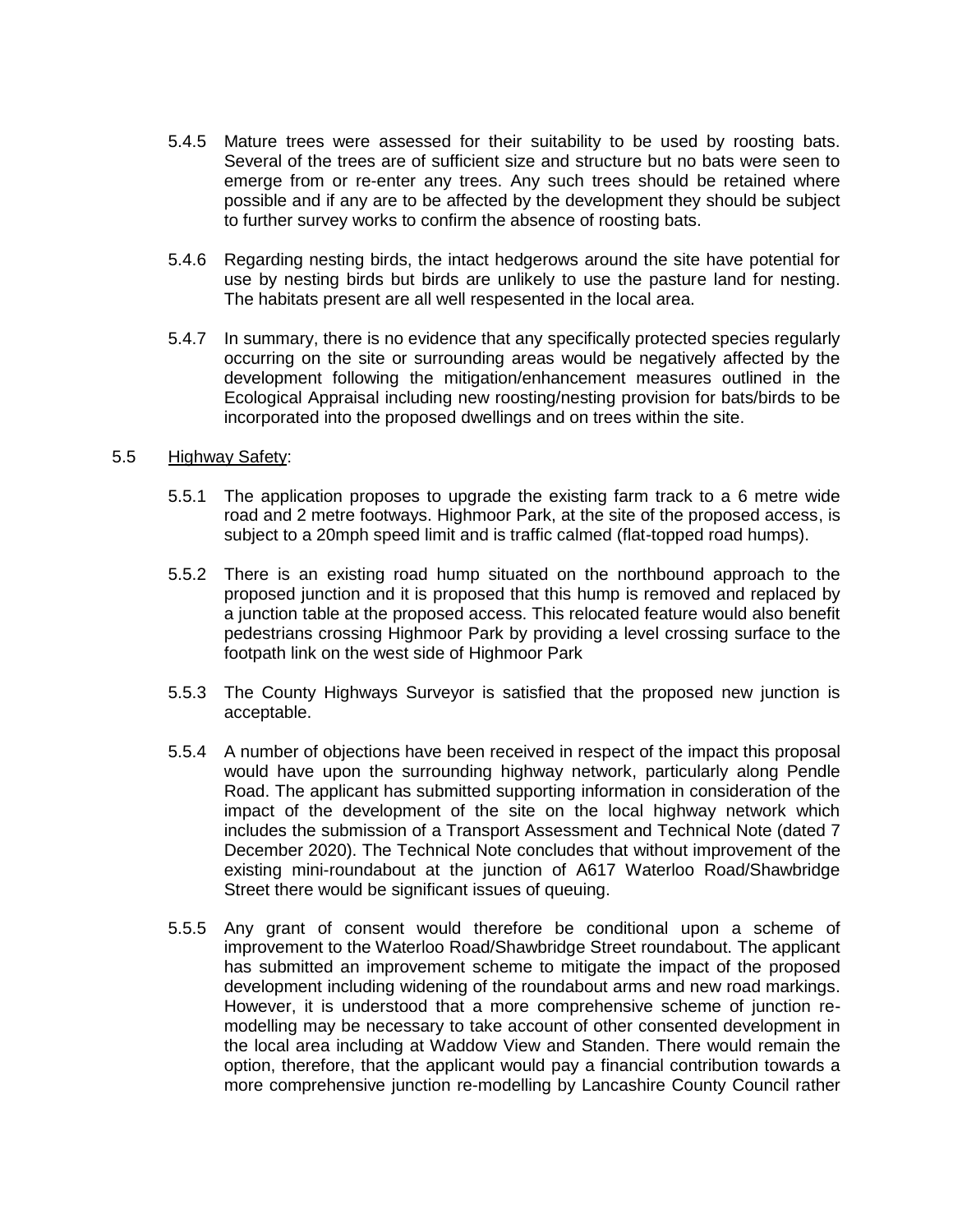than undertake the proposed improvements to the existing mini-roundabout junction.

- 5.6 Flood Risk and Drainage:
	- 5.6.1 The application site is located within Flood Zone 1 (least vulnerable). Nevertheless, being a "major" development the application is accompanied by a Flood Risk Report (FRR). United Utilities, Lead Local Flood Authority (LLFA) and Environment Agency have been consulted on the application.
	- 5.6.2 United Utilities have raised no objection but note that the Foul Water Drainage section of the FRR highlights two connections to the public sewer network, one pumped and one via gravity. As part of any future application, United Utilities have requested detailed drainage connection information that must include flow rates, land and finished floor levels and the number of properties proposed to be drained via each connection.
	- 5.6.3 Surface water is proposed to be discharged into two watercourses near the site. Due to the topography of the site the northern half of the site will discharge to the northern watercourse. Likewise, the southern half of the site will discharge to the southern watercourse with discharge rates restricted by a suitable flow control device. The LLFA and EA have raised no objections.

#### 5.7 Developer Contributions:

- 5.7.1 In addition to the on-site areas of public open space and play area, the applicant will also be required to make financial contributions in respect of leisure facilities within the borough as a result of the increased demand these new dwellings would create. This contribution is calculated using the number of bedrooms.
- 5.7.2 Based upon the latest assessment, taking into account all approved applications, LCC will be seeking a contribution for 48 primary and 19 secondary school places based on a 4 bedroom yield, to provide a medium to worst case scenario. Once bedroom information is provided at reserved matters stage the impact of this development will be reassessed.
- 5.7.3 As set out above, the development would also provide a policy compliant offer of affordable and over 55s housing with the mix of house and tenure types to be agreed by the Council's Housing Officer to meet local needs. This is likely include a mix of single person apartments, family homes and bungalow.
- 5.7.4 The applicant, subject to approval of this application, will enter into a Section 106 Agreement to secure the aforementioned contributions.
- 5.7.5 With regard to the request for a financial contribution from East Lacnashire Hospital NHS Trust, such requests in respect of planning applications for new housing has become more common recently, however no evidence has been provided by the NHS to suggest that additional health infrastucture is required in the borough as a result of this development. As such it is not considered that this request meets the CIL tests.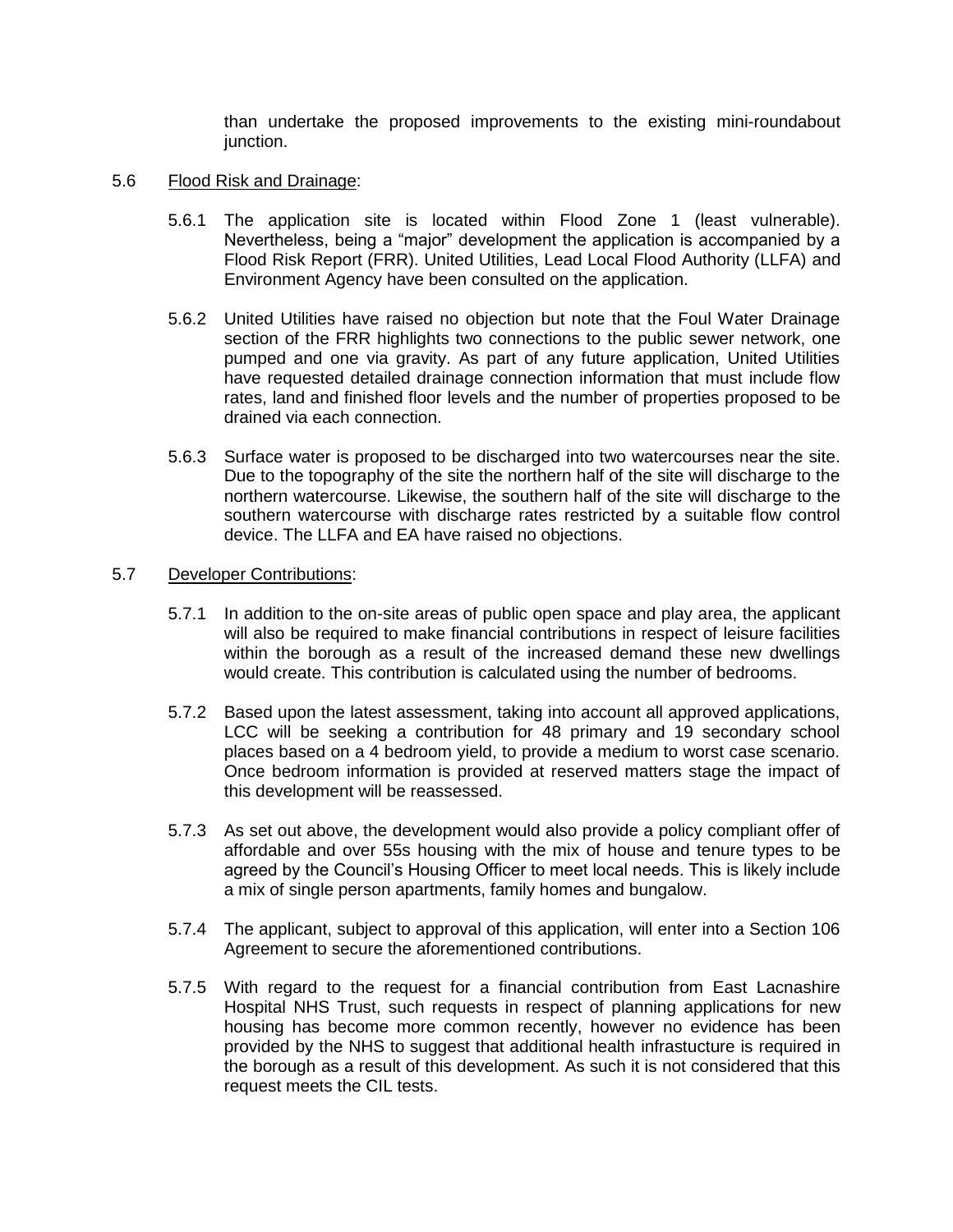### 6. Conclusion

- 6.1 The application site is considered to be sustainable location and the broad principle of residential development on this site has already been established through the site allocation process.
- 6.2 The proposal will contribute towards the supply of housing within the borough, and in particular contribute towards the provision of over 55s accommodation and affordable housing.
- 6.3 Statutory consultees have raised no objections to this application and it is therefore recommended that the outline planning permission be granted subject to conditions and the satisfactory completion of a legal agreement.

**RECOMMENDATION:** That the application be DEFERRED and DELEGATED to the Director of Economic Development and Planning for approval subject to the satisfactory completion of a Legal Agreement, within 3 months from the date of this Committee meeting or delegated to the Director of Economic Development and Planning in conjunction with the Chairperson and Vice Chairperson of Planning and Development Committee should exceptional circumstances exist beyond the period of 3 months and subject to the following conditions:

## **CONDITIONS**

#### *Time limit, plans and details*

1. An application for approval of the reserved matters (namely the appearance, layout, scale and landscaping of the site) must be made to the Council before the expiration of three years from the date of this permission and the development hereby permitted must be begun two years from the date of approval of the last of the reserved matters to be approved.

REASON: This condition is required to be imposed by the provisions of Section 92 of the Town and Country Planning Act 1990 as amended by Section 51 of the Planning and Compulsory Purchase Act 2004.

2. The outline planning permission hereby approved relates to the erection of up to 125 residential units and shall be carried out in accordance with the following plans and documents:

Location Plan dated 23/07/2020

REASON: In the interests of the appropriate development of the site, to prevent intensification in the development of the site and in the interests of the visual amenities of the area.

3. Notwithstanding the submitted details, the height of any of the dwellings proposed in any subsequent reserved matters application(s) shall not exceed two storeys in height.

REASON: In the interests of the visual amenities and character of the area and to ensure that the proposed development remains compatible with the landscape character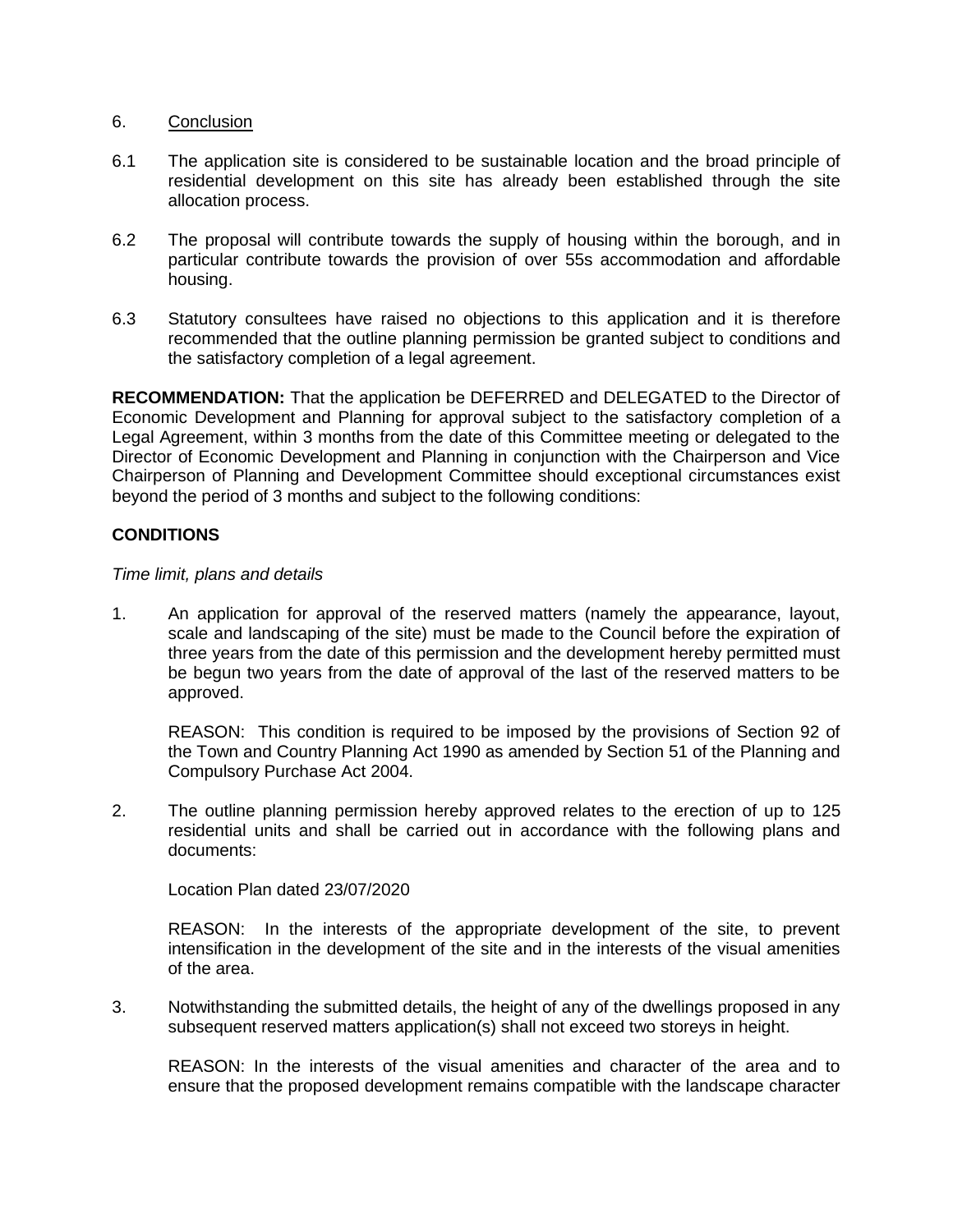of the area and responds appropriately to the topography of the site so as to minimise undue visual impact.

4. The details in respect of the submission of any reserved matters shall be generally in accordance with the design principles and parameters as set out in the following approved documentation:

Masterplan Rev C (dated February 2021) Design and Access Statement (June 2020 (Revised September 2020))

REASON: To ensure the development accords with the agreed general principles in relation to design, green infrastructure and pedestrian, cycle and vehicular movement within the site.

5. The reserved matters application(s) shall include details of all proposed boundary treatments/fencing/walling, refuse collection points and existing and proposed land levels, including proposed slab levels.

For the avoidance of doubt the submitted information shall include existing and proposed sections through the site including details of the height, scale and location of proposed housing in relation to adjacent existing development/built form (where applicable). The development shall be carried out in strict accordance with the approved details.

REASON: In order that the Local Planning Authority should be satisfied as to the details and because the application was made for outline permission.

6. The reserved matters application(s) shall include full details of the proposed play area and a Play Space Management Plan including long term design objectives, timing of works, management responsibilities and maintenance schedules for the play area.

For the avoidance of doubt the Play Space Management Plan shall also provide precise details of all play equipment and its maintenance and indicate a timescale when the play area shall be provided and made available for use. The development shall be carried out in strict accordance with the approved details and the play area managed in accordance with the timings and methodology contained within the approved Management Plan.

REASON: To ensure that the application includes adequate areas on-site public open space provision.

#### *Landscape, Ecology and trees*

7. The submission of the reserved matters shall include an Arboricultural Impact Assessment and Tree Constraints Plan in respect of the existing trees situated within influencing distance of the development site and shall include details of all root protection measures to be undertaken during the construction process. The development shall be carried out in strict accordance with the approved details and the specified tree protection measures shall remain in place throughout the construction phase of the development.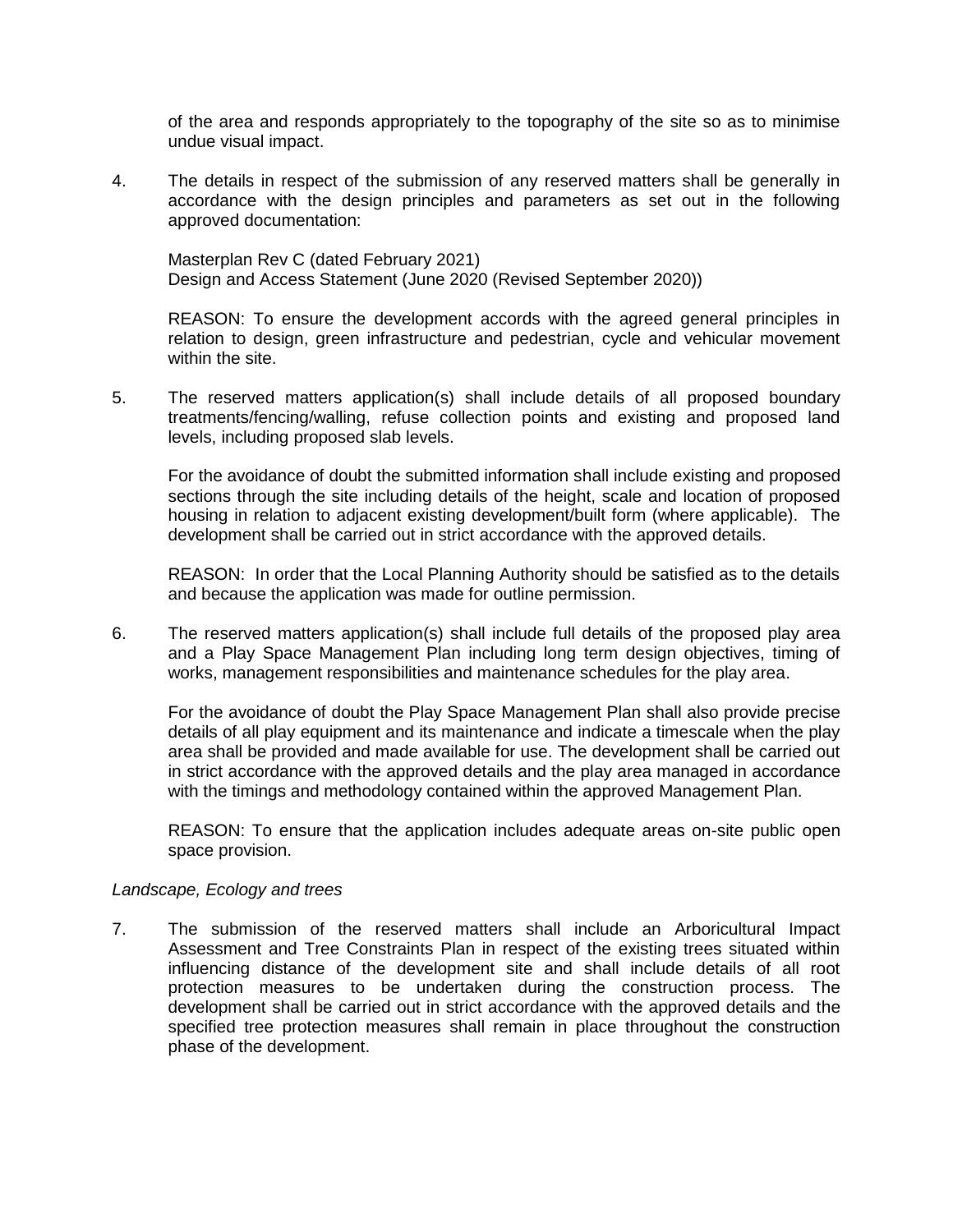REASON: To ensure the adequate protection of trees/hedging of landscape and visual amenity value on and adjacent to the site or those likely to be affected by the proposed development.

8. The reserved maters application(s) shall include full details of proposed mitigation measures detailed/recommended within Section 7 of the submitted Ecological Appraisal (Ref 4851, report version 4).

This shall include information to establish the value of the Category 1 trees identified in the Ecological Appraisal in relation to their potential use by bats. The trees shall be subjected to a detailed climbing investigation by a qualified and licensed ecologist and the results of the investigation shall be submitted to the local planning authority.

The development shall thereafter be carried out in accordance with the approved details and recommendations.

REASON: In the interests of biodiversity and to enhance nesting/roosting opportunities for species of conservation concern and reduce the impact of development.

9. The reserved matters application(s) shall include details of the provisions to be made for building dependent species of conservation concern, artificial bird nesting boxes and artificial bat roosting sites. The details shall be submitted on a dwelling/building dependent bird/bat species development site plan and include details of plot numbers and the numbers of artificial bird nesting boxes and artificial bat roosting site per individual building/dwelling and type. The details shall also identify the actual wall and roof elevations into which the above provisions shall be incorporated.

The artificial bird/bat boxes shall be incorporated into those individual dwellings/buildings during the actual construction of those individual dwellings/buildings identified on the submitted plan before each such dwelling/building is first brought into use and retained thereafter.

REASON: In the interests of biodiversity and to enhance nesting/roosting opportunities for species of conservation concern and reduce the impact of development.

10. The reserved matters application(s) shall include details of a scheme for any external building or ground mounted lighting/illumination. For the avoidance of doubt the submitted details shall include luminance levels and demonstrate how any proposed external lighting has been designed and located to avoid excessive light spill/pollution and shall include details to demonstrate how artificial illumination of important wildlife habitats is minimised/mitigated.

The lighting schemes(s) shall be implemented in accordance with the approved details and retained.

REASON: To enable the Local Planning Authority to exercise control over development which could prove materially harmful the character and visual amenities of the immediate area and to minimise/mitigate the potential impacts upon protected species resultant from the development.

#### *Highways*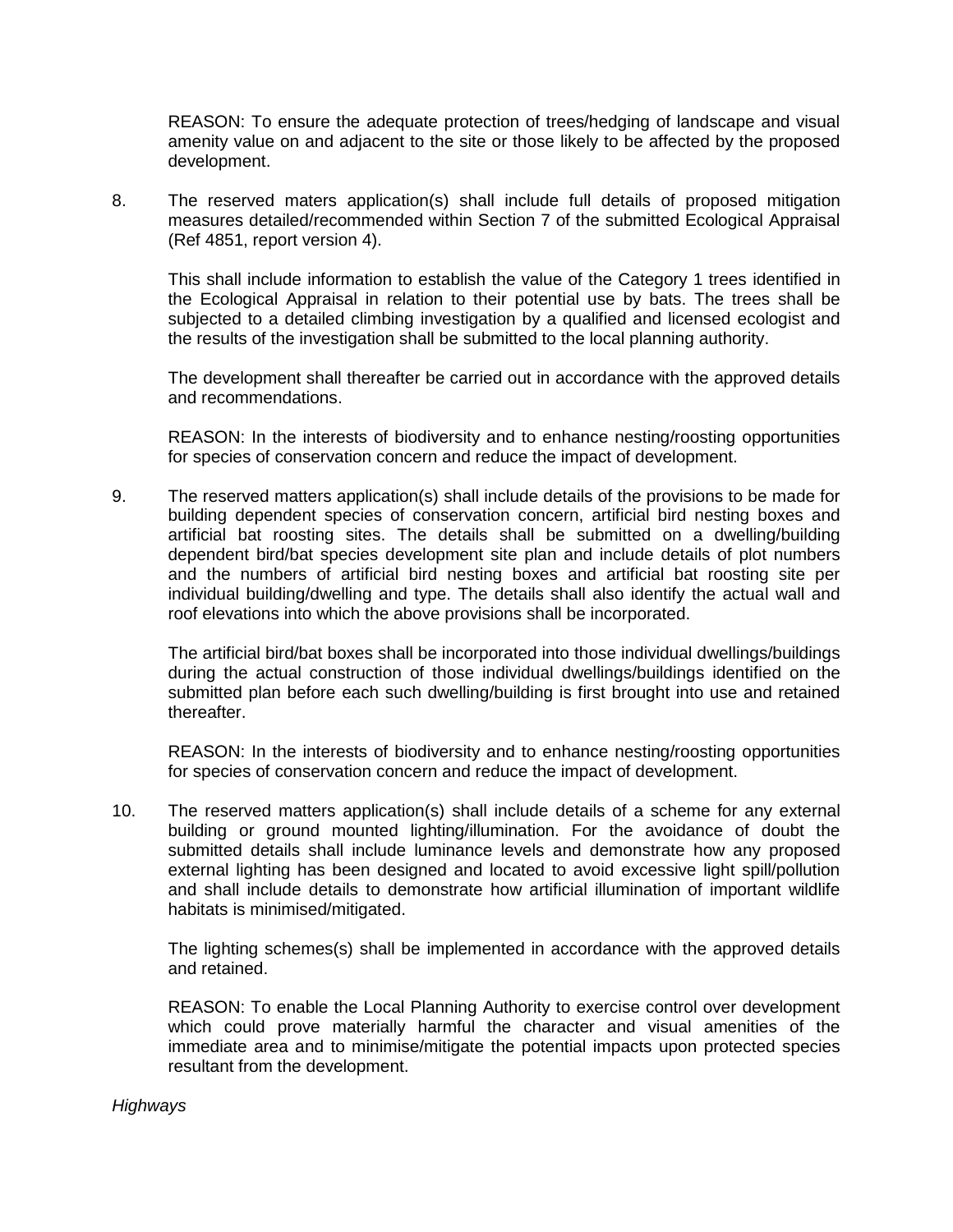11. Any application for the approval of reserved matters shall include details of the provision of domestic external or internal (within garages) sockets for the charging of electric/hybrid vehicles on no less than 30% of the dwellings. Development shall be carried out in strict accordance with the approved details and the agreed charging points shall be installed and be made available for use prior to first occupation of the dwelling(s) upon which they are to be located/are intended to serve.

REASON: To ensure that the development provides adequate and appropriate sustainable transport options and in the interest of lowering emissions resultant from vehicular movements associated with the development.

12. No part of the development hereby approved shall commence until a scheme for the construction of the site access and the off-site works of highway improvement has been submitted to, and approved by, the Local Planning Authority..

For the avoidance of doubt the submitted details shall also include the precise nature and design of all pedestrian/cycleway accesses into and out of the site including details of their interface with existing pedestrian/cycle routes or networks. The development shall be carried out in strict accordance with the approved details.

REASON: In order to satisfy the Local Planning Authority that the final details of the highway scheme/works are acceptable before work commences on site.

13. The proposed access from the site to Highmoor Park shall be constructed to a width of 7.3m with 2m footways on either side.

REASON: To enable vehicles to enter and leave the premises in a safe manner without causing a hazard to other road users.

14. No dwelling hereby approved shall be occupied until the approved scheme for the construction of the site access referred to in Condition 12 has been constructed and completed in accordance with the approved details.

REASON: In order that the traffic generated by the development does not exacerbate unsatisfactory highway conditions in advance of the completion of the highway scheme/works.

15. The new estate road/access between the site and Highmoor Park shall be constructed in accordance with Lancashire County Council's Specification for Construction of Estate Roads to at least base course level before any development takes place within the site.

REASON: To ensure that satisfactory access is provided to the site before the development hereby permitted becomes operative.

16. Prior to the commencement of any development, details of the programming of the offsite highway works, including details of any associated financial contribution(s) and works required for improvements at the junction of Waterloo Road and Shawbridge Street, shall have been submitted to and agreed in writing by the Local Planning Authority. The off-site highway works shall be undertaken in accordance with the agreed program.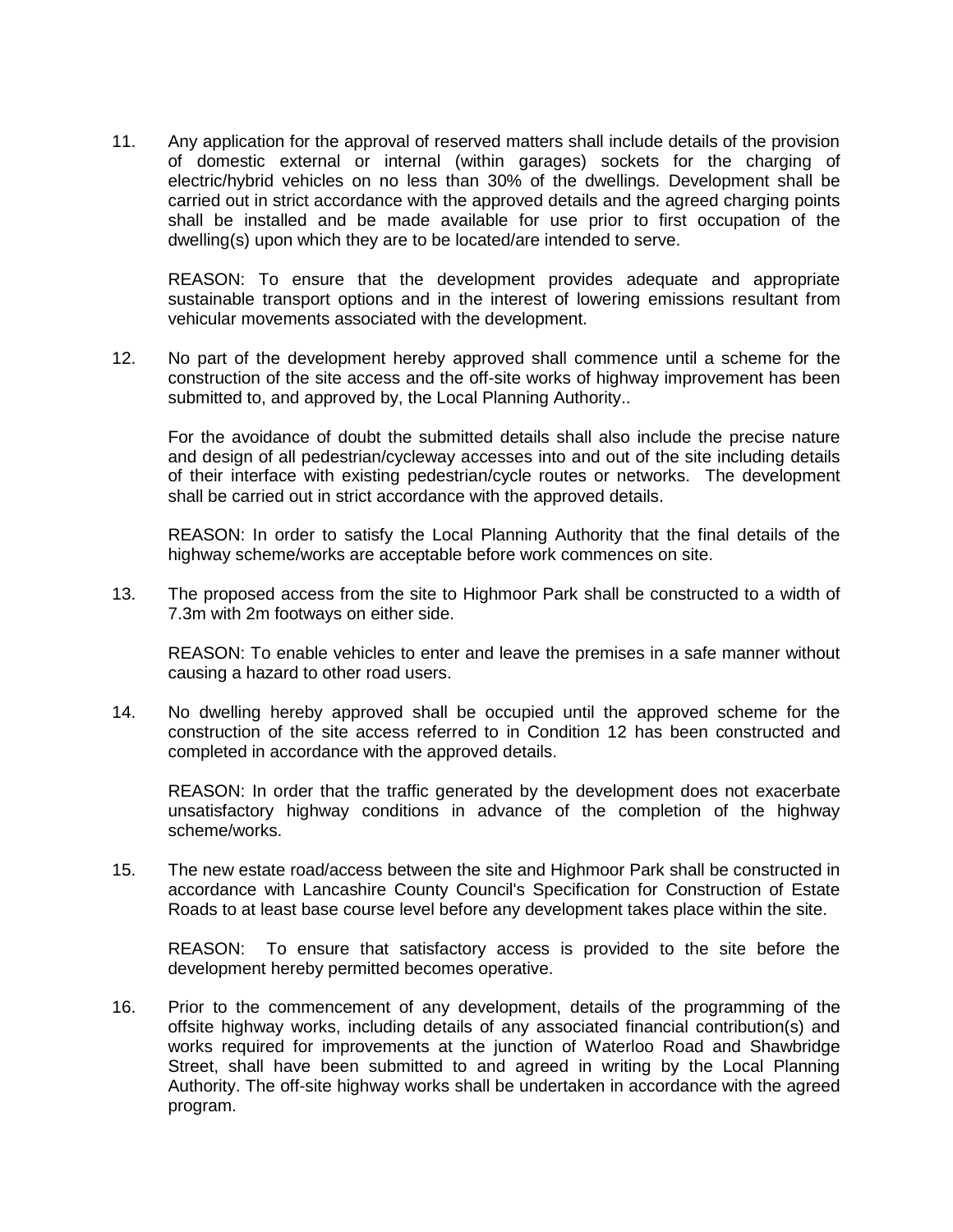REASON: In order that traffic generated by the development does not exacerbate unsatisfactory highway conditions in advance of completion of the highway works, in the interests of highway safety.

17. No dwelling shall be occupied until visibility splays 2.4 metres back from the centre line of the access and extending 43 metres on the nearside carriageway edge in both directions have be provided at the access as shown on the approved plans. Nothing shall be erected, retained, planted and / or allowed to grow at or above a height of 0.9 metres above the nearside carriageway level which would obstruct the visibility splay. The visibility splays shall be maintained free of obstruction at all times thereafter for the lifetime of the development.

REASON: To ensure adequate inter-visibility between highway users at the street junction or site access, in the interests of highway safety.

18. Prior to the first use of the development hereby permitted, a detailed Travel Plan shall be submitted to, and approved in writing, by the Local Planning Authority. The Travel Plan shall be implemented within the timescale set out in the approved plan and will be audited and updated at intervals not greater than 18 months to ensure that the approved Plan is carried out.

Reason: To promote and provide access to sustainable transport options.

- 19. No development shall take place, including any works of demolition or site clearance, until a Construction Management Plan (CMP) or Construction Method Statement (CMS) has been submitted to, and approved in writing by the Local Planning Authority. The approved plan / statement shall provide:
	- 24 Hour emergency contact number;
	- Details of the parking of vehicles of site operatives and visitors;
	- Details of loading and unloading of plant and materials;
	- Arrangements for turning of vehicles within the site;
	- Swept path analysis showing access for the largest vehicles regularly accessing the site and measures to ensure adequate space is available and maintained, including any necessary temporary traffic management measures;
	- Measures to protect vulnerable road users (pedestrians and cyclists);
	- The erection and maintenance of security hoarding including decorative displays and facilities for public viewing, where appropriate;
	- Wheel washing facilities;
	- Measures to deal with dirt, debris, mud or loose material deposited on the highway as a result of construction;
	- Measures to control the emission of dust and dirt during construction;
	- Details of a scheme for recycling/disposing of waste resulting from demolition and construction works;
	- Construction vehicle routing;
	- Delivery, demolition and construction working hours;
	- Contact details for the site manager.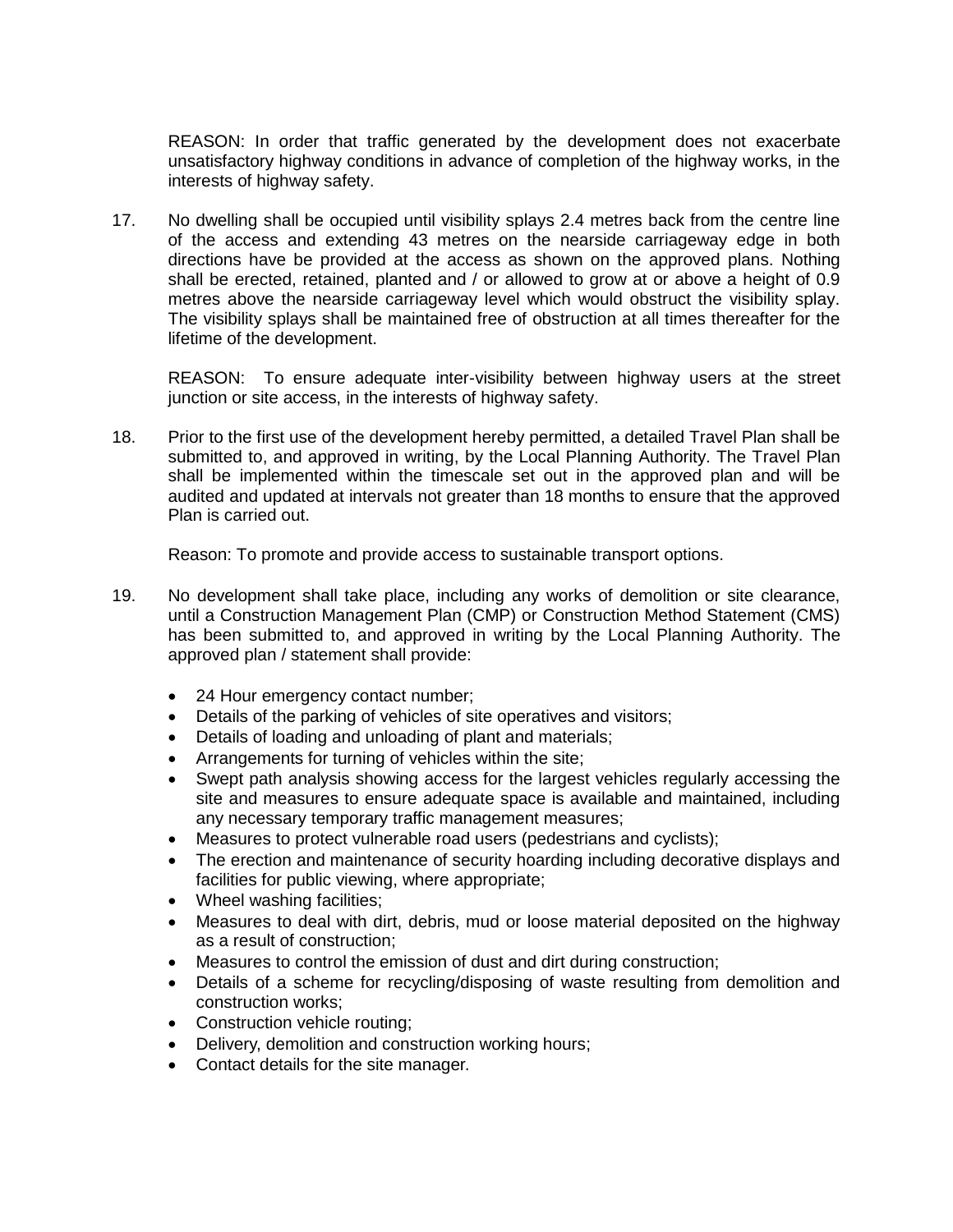The approved Construction Management Plan or Construction Method Statement shall be adhered to throughout the construction period for the development.

REASON: In the interests of the safe operation of the adopted highway during the demolition and construction phases.

20. During the period of construction deliveries to the site shall only be accepted between the hours of 9.30am and 2.30pm Monday – Friday, to avoid peak traffic on the surrounding highway network.

REASON: In the interest of highway safety and consideration to the school traffic.

21. For the full period of construction facilities shall be available on site for the cleaning of the wheels of vehicles leaving the site and such equipment shall be used as necessary to prevent mud, stones and debris being carried onto the highway. Provision to sweep the surrounding highway network by mechanical means will be available and the roads adjacent to the site shall be mechanically swept as required during the full construction period.

Reason: To prevent stones, mud and debris being carried onto the public highway to the detriment of road safety.

22. No development shall be commenced until details of the proposed arrangements for future management and maintenance of the proposed streets within the development have been submitted to and approved in writing by the Local Planning Authority. The streets shall thereafter be maintained in accordance with the approved management and maintenance details until such time as an agreement has been entered into under Section 38 of the Highways Act 1980 or a private management and maintenance company has been established.

Reason: In the interest of highway safety; to ensure a satisfactory appearance to the highways infrastructure serving the approved development; and to safeguard the users of the highway and the visual amenities of the locality.

#### *Drainage and flood risk*

23. No development shall commence until final details of the design and implementation of an appropriate surface water drainage scheme have been submitted to and approved in writing by the Local Planning Authority. Those details shall include:

a) Evidence of an assessment of the site conditions to include site investigation and test results to confirm infiltrations rates;

b) A final surface water drainage layout plan; appropriately labelled to include all pipe/structure references, dimensions, design levels, finished floor levels and external ground levels (in AOD);

c) A full set of flow calculations for the surface water drainage network. The calculations must show the full network design criteria, pipeline schedules and simulation outputs for the 1 in 1 year, 1 in 30 year and 1 in 100 year return period, plus an additional 40% allowance for climate change and a 10% allowance for urban creep. The calculations must demonstrate that surface water runoff will not exceed the existing pre-development greenfield runoff rates and volumes for the corresponding rainfall event;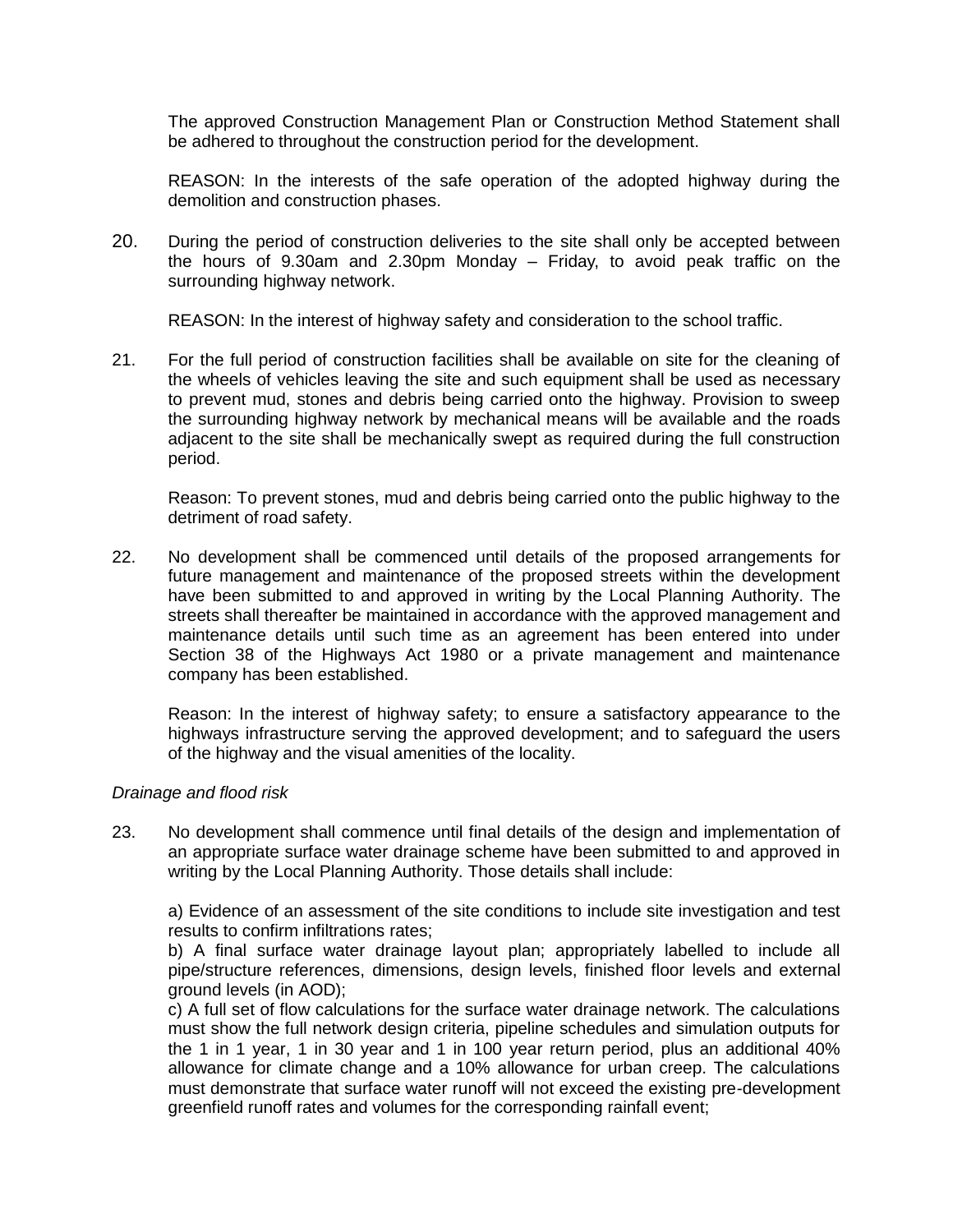d) A final site plan showing all on-site surface water catchment areas, i.e. areas that will contribute to the proposed surface water drainage network;

e) Confirmation of how surface water is to be managed within any non-drained areas of the site, i.e. gardens and public open space;

f) A final site plan showing all overland flow routes and flood water exceedance routes, both on and off site;

g) Details of any measures taken to prevent flooding and pollution of the receiving groundwater and/or surface waters, including watercourses; and

h) Details of an appropriate management and maintenance plan for the surface water drainage network over the lifetime of the development.

The scheme shall be implemented in accordance with the approved details prior to first occupation of any of the approved dwellings, or completion of the development, whichever is the sooner. Thereafter the drainage system shall be retained, managed and maintained in accordance with the approved details.

REASON: To ensure that the proposed development can be adequately drained, to ensure that there is no flood risk on or off the site resulting from the proposed development, to ensure that water quality is not detrimentally impacted by the development proposal and to ensure that appropriate maintenance mechanisms are put in place for the lifetime of the development.

24. The application(s) for the approval of reserved matter(s)shall be accompanied by full details of the proposed surface water attenuation pond. For the avoidance of doubt the submitted information shall include proposed sections through the pond including relevant existing and proposed land levels and details of all associated landscaping and boundary treatments where applicable. The development shall be carried out in strict accordance with the approved details prior to the opccupation of the first dwelling hereby approved .

REASON: To ensure a satisfactory form of development in the interests of visual and residential amenities and to ensure the Local planning Authority can make an accurate assessment of the details relating to matters of flood risk and sustainable drainage.

25. No development shall commence until details of how surface water and pollution prevention will be managed have been submitted to and approved in writing by the Local Planning Authority. The approved measures shall be implemented and operational prior to the commencement of the construction of the dwellinghouses.

REASON: To ensure that the construction of development does not pose an undue flood risk on site or elsewhere and to ensure that any pollution arising from the development as a result of the construction works does not adversely impact on existing or proposed ecological or geomorphic condition of water bodies.

26. The drainage for the development hereby approved, shall be carried out in accordance with principles set out in the submitted Flood Risk Assessment (Ref No.: 18522, Dated: Jan 2021) which was prepared by Topping Engineers. No surface water will be permitted to drain directly or indirectly into the public sewer. The development shall be completed in accordance with the approved details.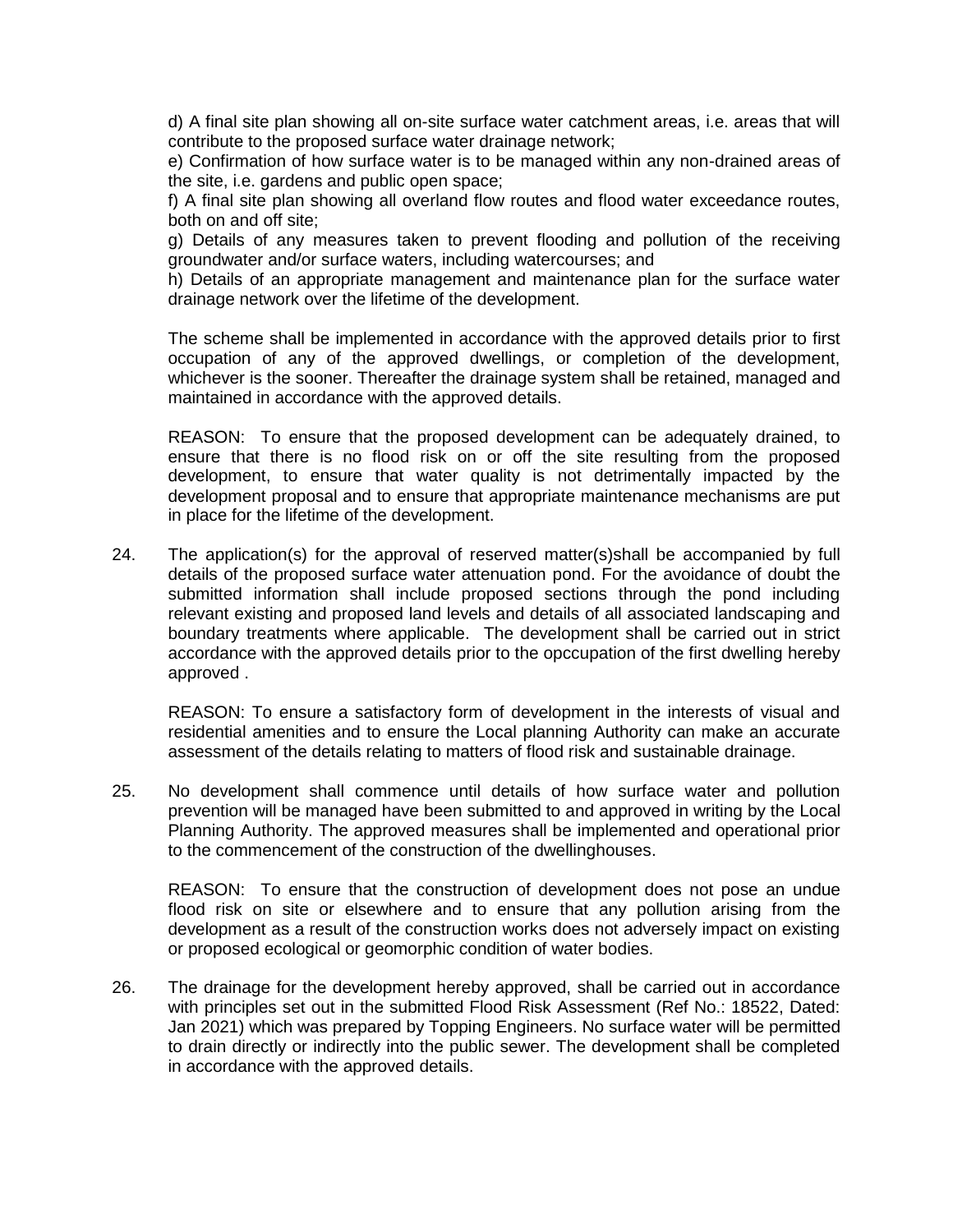REASON: To ensure a satisfactory form of development and to prevent an undue increase in surface water run-off and to reduce the risk of flooding.

27. Foul and surface water shall be drained on separate systems.

REASON: To secure proper drainage and to manage the risk of flooding and pollution.

28. No ground levels within the 100-year return period plus 35% allowance for climate change extent of Shaw Brook (as identified by Flood Risk Assessment (Ref No.: 18522, Dated: Jan 2021) shall be raised.

REASON: To reduce the risk of flooding to the proposed development and its future users.

29. Prior to the occupation of the first dwellinghouse hereby approved a post-development 'Operation and Maintenance Plan and Verification Report', shall be submitted to and approved in writing by the Local Planning Authority.

The Verification Report must demonstrate that the sustainable drainage system has been constructed as per the agreed scheme, and contain information and evidence (including photographs) of details and locations (including national grid reference) of inlets, outlets and control structures; landscape plans; full as built drawings; information pertinent to the installation of those items identified on the critical drainage assets drawing; and, the submission of a final 'operation and maintenance manual' for the sustainable drainage scheme as constructed.

REASON: To ensure that the proposed development has been adequately drained.

Notes:

#### **Surface water drainage:**

The surface water drainage proposals outlined within the applicant's flood risk assessment (ref: 18522, dated: August 2019) are only preliminary and may change following further detailed design and investigation. The applicant will therefore be expected to provide a final surface water drainage scheme for the site once all detailed design and investigation work has been completed. The final scheme will need to be submitted to and approved by the LPA prior to the commencement of any development, and must comply with the requirements of the National Planning Policy Framework and the non-statutory technical standards for sustainable drainage systems; March 2015. The strategy must also be accompanied by an appropriate management and maintenance plan that details how the surface water drainage network will be managed and maintained over the lifetime of the development. The LLFA is satisfied that these details can be secured through the inclusion of the above recommended planning condition.

For the avoidance of doubt, the LLFA is not able to assess or comment on the suitability of the proposed surface water runoff rates or volumes at this time. That is because the final surface water runoff rates and volumes are directly influenced by the amount of impermeable area within the proposed development site. An agreement on this can only be reached once the final site layout has been agreed with the LPA.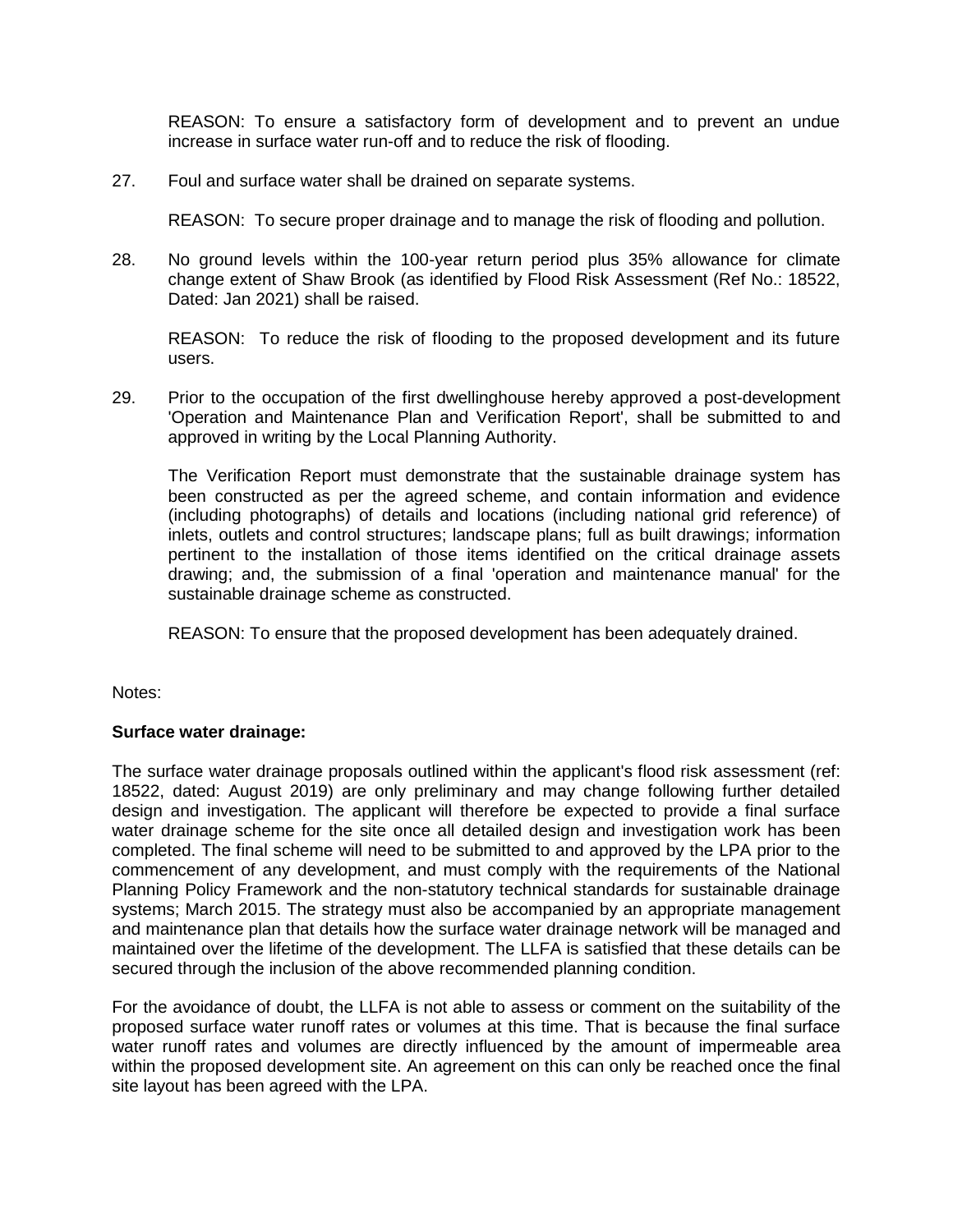The applicant is reminded that the final surface water drainage scheme must comply with the drainage hierarchy established under planning practice guidance. Before a drainage connection to the watercourse can be agreed, the applicant will need to provide further evidence and justification to show why disposal via infiltration is not possible. This should include an assessment of the site conditions to confirm infiltrations rates.

### **Sustainable Drainage Systems**:

The applicant is encouraged to maximise the use of sustainable drainage systems (SuDS) when designing the surface water drainage scheme for the development site. That is because sustainable drainage systems offer significant advantages over conventional piped drainage systems in reducing flood risk.

Sustainable drainage systems can attenuate the rate and quantity of surface water run-off from a site, and they can also absorb diffuse pollutants and promote groundwater recharge. Ponds, reed beds and seasonally flooded grasslands are also particularly attractive features within public open space. The wide variety of available sustainable drainage techniques means that virtually any development should be able to include a scheme based around these principles and provide multiple benefits, reducing costs and maintenance needs.

Some SuDS features, for example rainwater harvesting and permeable paving used on roads and driveways, must not be included as part of the hydrological calculations for the site. This is because occupants may change or remove these features in the future and this could have the potential to increase surface water runoff from the site. Where SuDS features such as rainwater harvesting and permeable paving are included in the hydrological calculations, the local planning authority would be advised to consider the removal of permitted development rights.

## **Land Drainage Consent:**

The LLFA are the consenting body for works on Ordinary Watercourses. Under Section of Schedule 2 of the FWMA (2010) anyone who intends to carry out works which mayobstruct or affect the flow of an ordinary watercourse needs written consent from Lancashire County Council.

It is important to note that Land Drainage Consent is a separate application process that lies outside the planning legislation. It should not be assumed therefore the grant of planning permission means that Land Drainage Consent will automatically be given. Parallel processing of Land Drainage Consent applications is advised, as any land drainage consenting issues could directly impact the suitability of the proposed site layout.

Land Drainage Consent applications can take up to eight weeks to process following receipt of all required information and payment (£50 per structure). Retrospective consent cannot be issued.

#### **Construction Phase including enabling works:**

It is critical that flood risk is appropriately managed during the construction phase(s) of the development. Compaction of the soil is likely to speed up the run-off rate whilst the site is cleared and the permanent drainage systems and/or attenuation systems are constructed and brought into use.